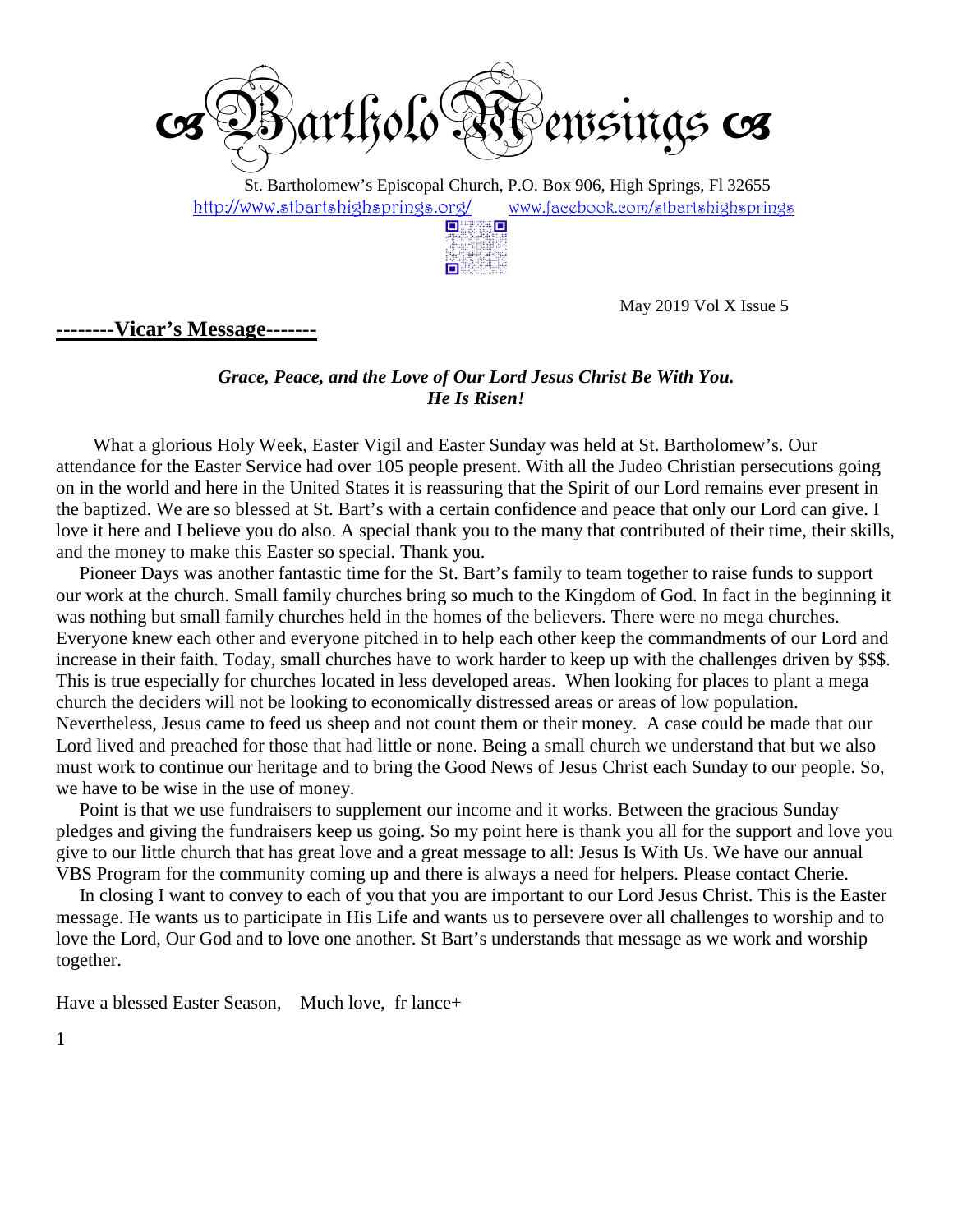**Editor's Note** . We hope you are enjoying the Newsletter and we welcome your comments and suggestions. **Deadline for next issue is May 19th.** Contact: Annette Jones - (386) 454-8585 pgrscoot97@aol.com

 *Now that we have had the "renewal" of Easter, your editor would like to share some parts of an article about Celebrating Easter all Year with you:* 

1. Simply Believe



*The response of Mary Magdalene, Joanna, and Mary, the mother of James at the empty tomb in Luke's gospel is completely justified. "Huh?" "What has happened?" Two men say to them matter-offactly, "He is not here. He is risen! Remember how he told you, while he was still with you in Galilee: The Son of Man must be delivered over to the hands of sinners, to be crucified and on the third day be raised again" (Luke 24:6).* 

*Easter is about believing—even when it's hard. It's about letting go of our requirement for an explanation and taking God's word at face value.* 

*\*+\*+\*+\*+\*+\*+\*+\*+\*+\*+\*+\*+\*+\*+\*+\*+\*+\*+\*+\*+\*+\*+\*+\*+\*+\*+\*+\*+\*+\*+\*+\*+\*+\*+\*+\*+\*+\*+\*+\*+\*+\*+\*+\*+\*+\*+\*+\*+\*+\*+* 

Mew-sings from the Senior Warden……Carol Griffin 386-497-2292

Holy Week at St. Bartholomew's was a wonderful experience culminating in a large turn-out on Easter Sunday. I hope these services touched you spiritually as well as the journey you travelled throughout the Lenten season. Let us all continue this journey in the coming months by staying **in** and relying **on** God's word.

Are you spending time each day in God's word? As stated in 2 Timothy 3:16, 17

All scripture is inspired by God and is useful for teaching, for reproof, for correction, and for training in righteousness, **<sup>17</sup>**so that everyone who belongs to God may be proficient, equipped for every good work. (NRSV)

Realize the following concerning the Word of God:

| God's word is flawless.<br>Proverbs 30:5a: | Every word of God proves true; (NRSV) |
|--------------------------------------------|---------------------------------------|
| God's word is true.                        |                                       |

John 17:17 Sanctify them in the truth; your word is truth. (NRSV)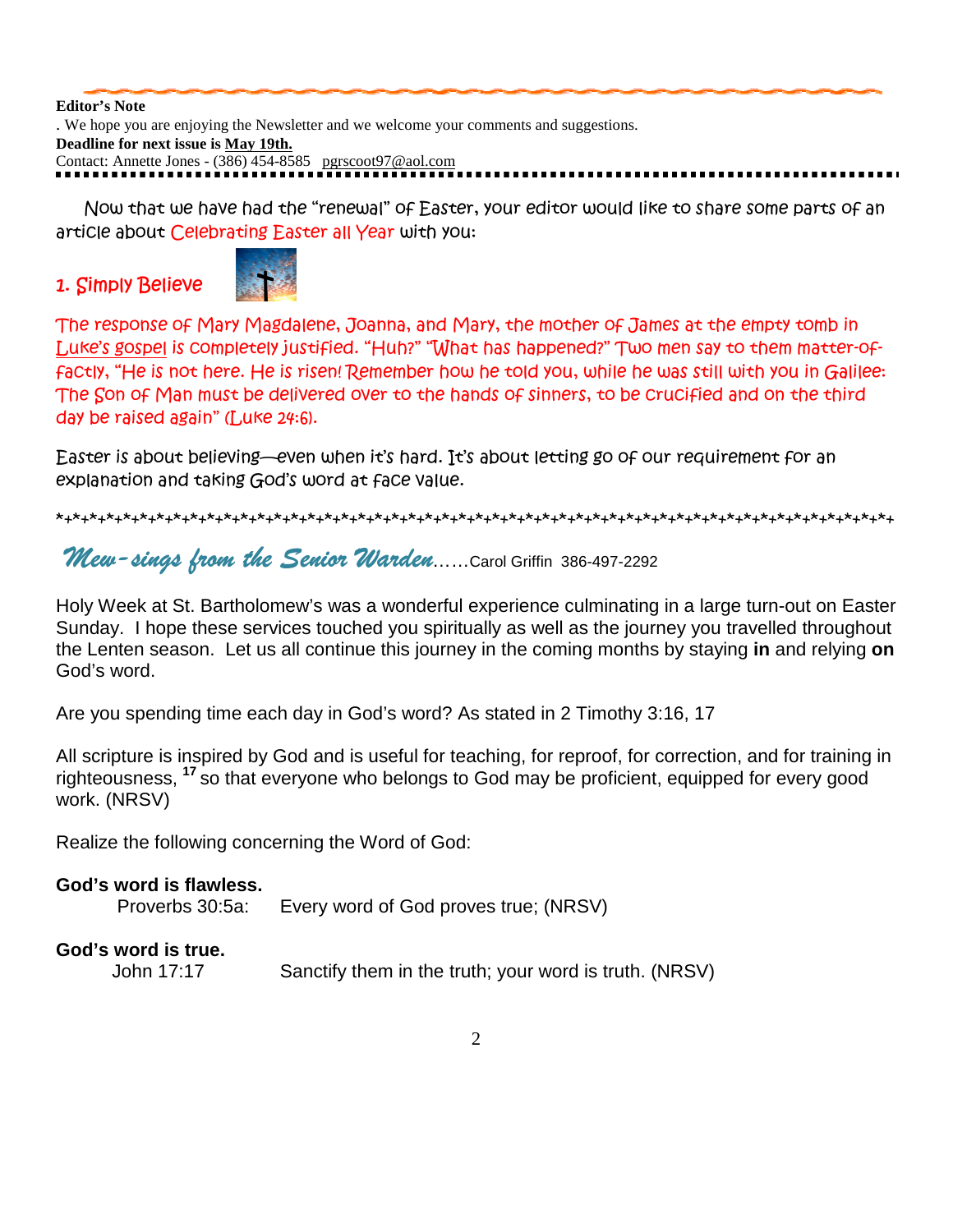#### **God's word is permanent.**

 1 Peter 1:25a but the word of the Lord endures forever. (NRSV) God's word is alive. **Indeed, the word of God is living and active, (NRSV)** Hebrews 4:12a

## **God's word is spiritual food for us**.

Matthew 4:4 But he answered, "It is written, 'One does not live by bread alone, but by every word that comes from the mouth of God.'" (NRSV)

### **God's word provides guidance.**

Psalm 119:105 Your word is a lamp to my feet and a light to my path. (NRSV)

#### **God's word increases our faith.**

 Romans 10:17 So faith comes from what is heard, and what is heard comes through the word of Christ. (NRSV)

#### **God expects us to use His word in our lives.**

 James 1:22 But be doers of the word, and not merely hearers who deceive themselves. (NRSV)

Consider spending time in God's word each day and see how it enriches your life.

terminal and the contract of the contract of the contract of the contract of the contract of the contract of the

## May's God Wink from SQire Rushnell

## NEARING MOTHERS DAY WITH GRACE & GODWINKS

"I'd like to share what I consider to be a Godwink. This Mother's Day will be my first Mother's Day without my beautiful 13 year old daughter Angelyna.

Sadly, she gained her angel wings a few months ago, after a two year battle with osteosarcoma.

As we were cleaning out our family car I found her Mother's Day gift to me from 2013 and 2014.

I am so grateful for my early Mother's Day gift from my angel baby.

Vicky Sal

••••

The bittersweet memory of a lost child is an experience that I cannot imagine. Yet, for Vicky, this sweet Godwink is a tangible connection … a ray of joy … between her and her daughter Angelyna.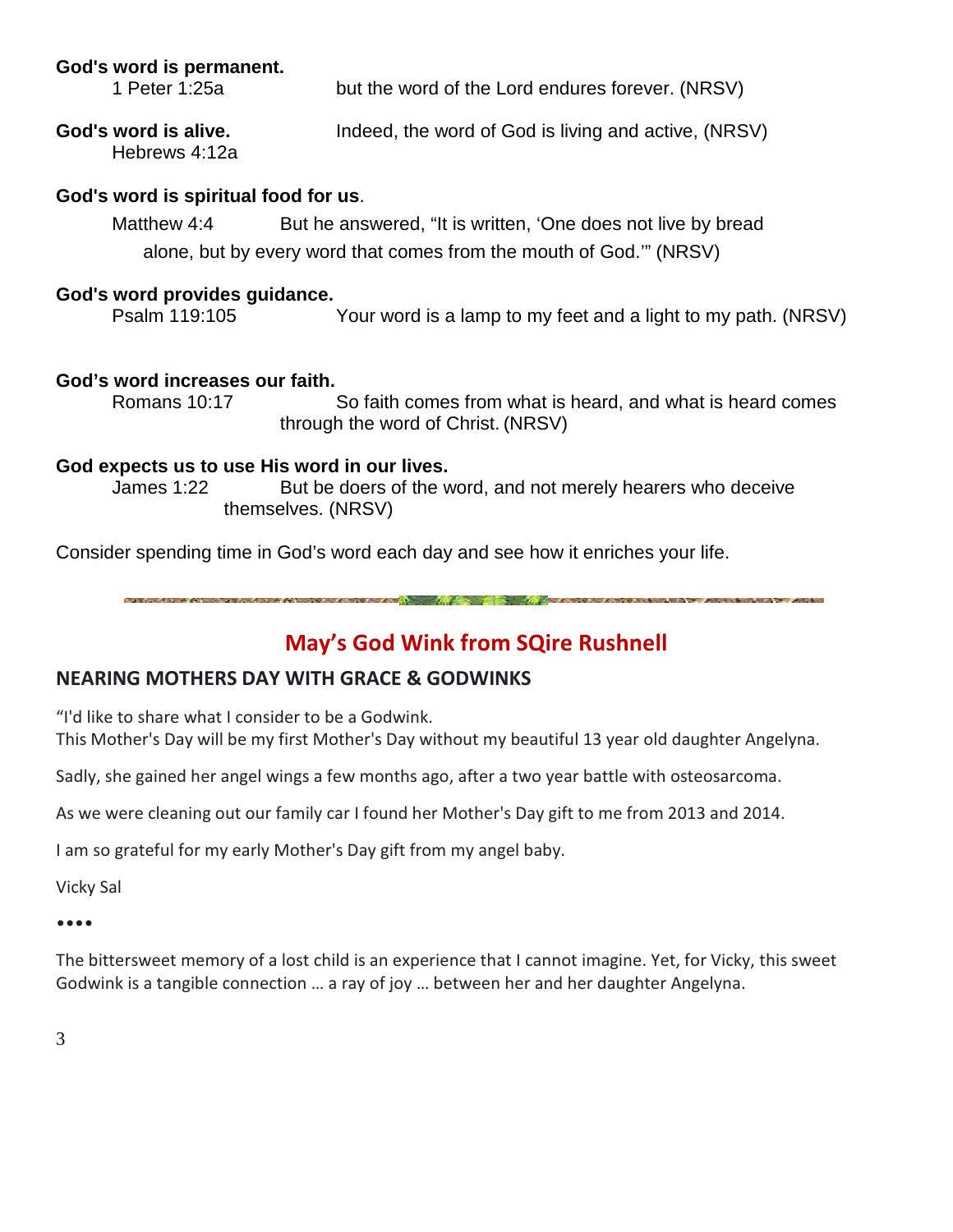To all mothers who gracefully carry burdens that are unknown to many, we wish you a very special Mother's Day.

May you have more wondrous and glorious Godwinks!

**SQuire** 



Note: If you would like to volunteer to provide a light snack and drink, please contact Nancy Brewer 1-386-496-3445

2. Spread Joy



*In the Gospel of John, Jesus turns to Mary Magdalene and asks her, "Woman, why are you weeping?" Easter takes away our reasons to cry: Jesus is risen. Death is defeated. All sin is forgiven. We enjoy eternal life. Jesus charges Mary with the same task given to every disciple who arrives at the empty tomb: Go public.* 

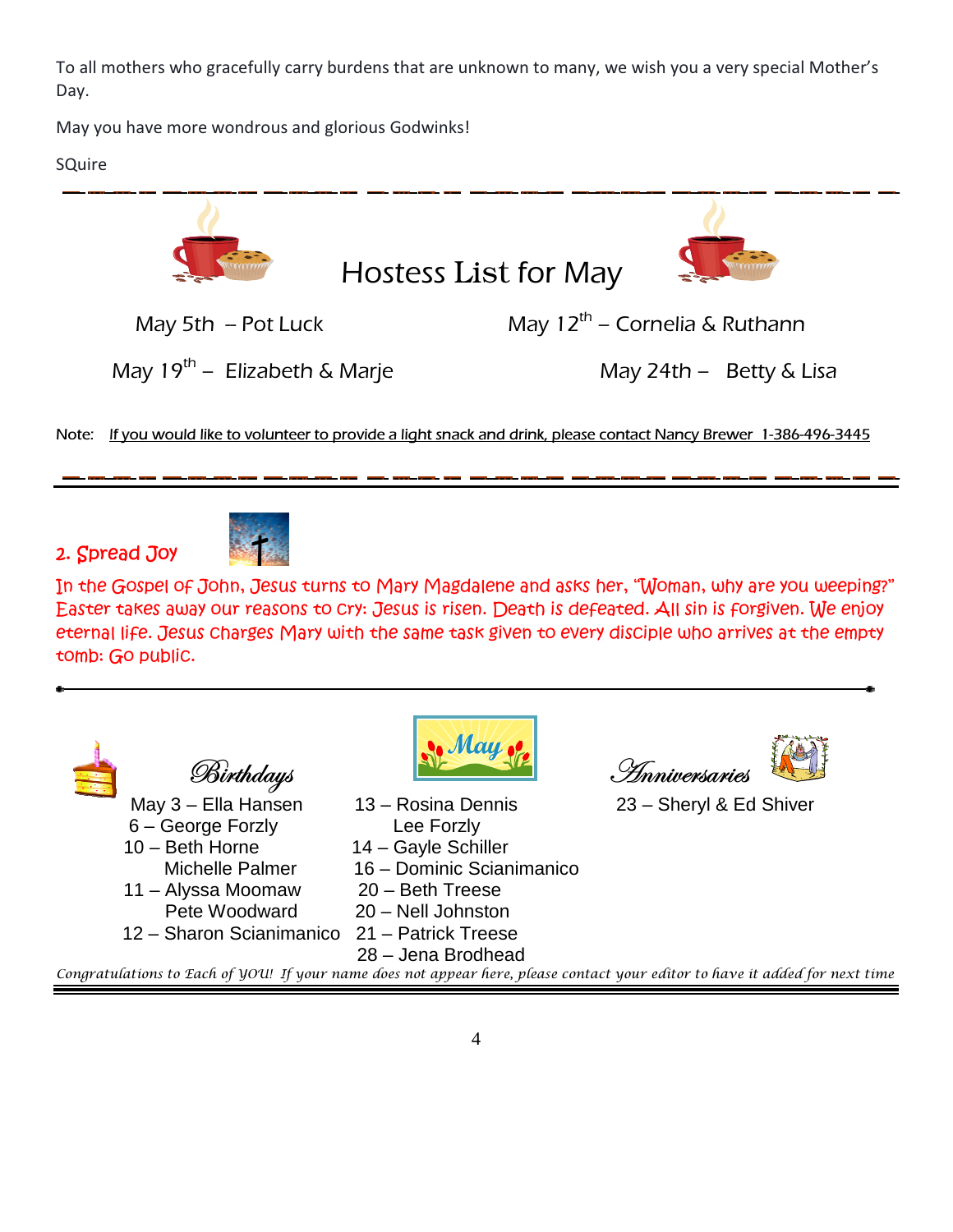

## Sunday School Teaching Schedule for 10am Services

| May $5^{\text{th}}$ : | Cherie<br><b>Ben</b> | May $12^{\text{th}}$ : | No Sunday school $-$<br>DOK installation |
|-----------------------|----------------------|------------------------|------------------------------------------|
| May $19^{th}$ :       | Sheryl<br>Cherie     | May $26^{th}$ :        | Sam<br>Cornelia                          |

Upcoming Children & Youth Events

- $\sim$  Wed. May 1<sup>st</sup> at 7pm: VBS Training for all staff & youth
- $\sim$  Wed. May 8<sup>th</sup> at 7pm: VBS Prep (Set & Music Teams)
- $\sim$  Wed. May 15<sup>th</sup> at 7pm: VBS Prep (Set & Music Teams)
- $\sim$  Wed. May 22<sup>nd</sup> at 7pm: VBS Prep (Set & Music Teams)
- $\sim$  Wed. May 29<sup>th</sup> at 7pm: VBS Prep (Set & Music Teams)

## SAVE THE DATES!!!

Roar! Life is wild, God is good VBS is coming to St. Bart's June 17-21. Dinner starts at 5pm and the program ends with our finale at 8pm every evening. Plan on joining us for this crazy fun adventure!!

Mission Week is July 21-26 for our Youth & Young Adults. It's always a transformational, high impact week. Ask Cherie for more information if you would like to donate meals, supplies, or transportation.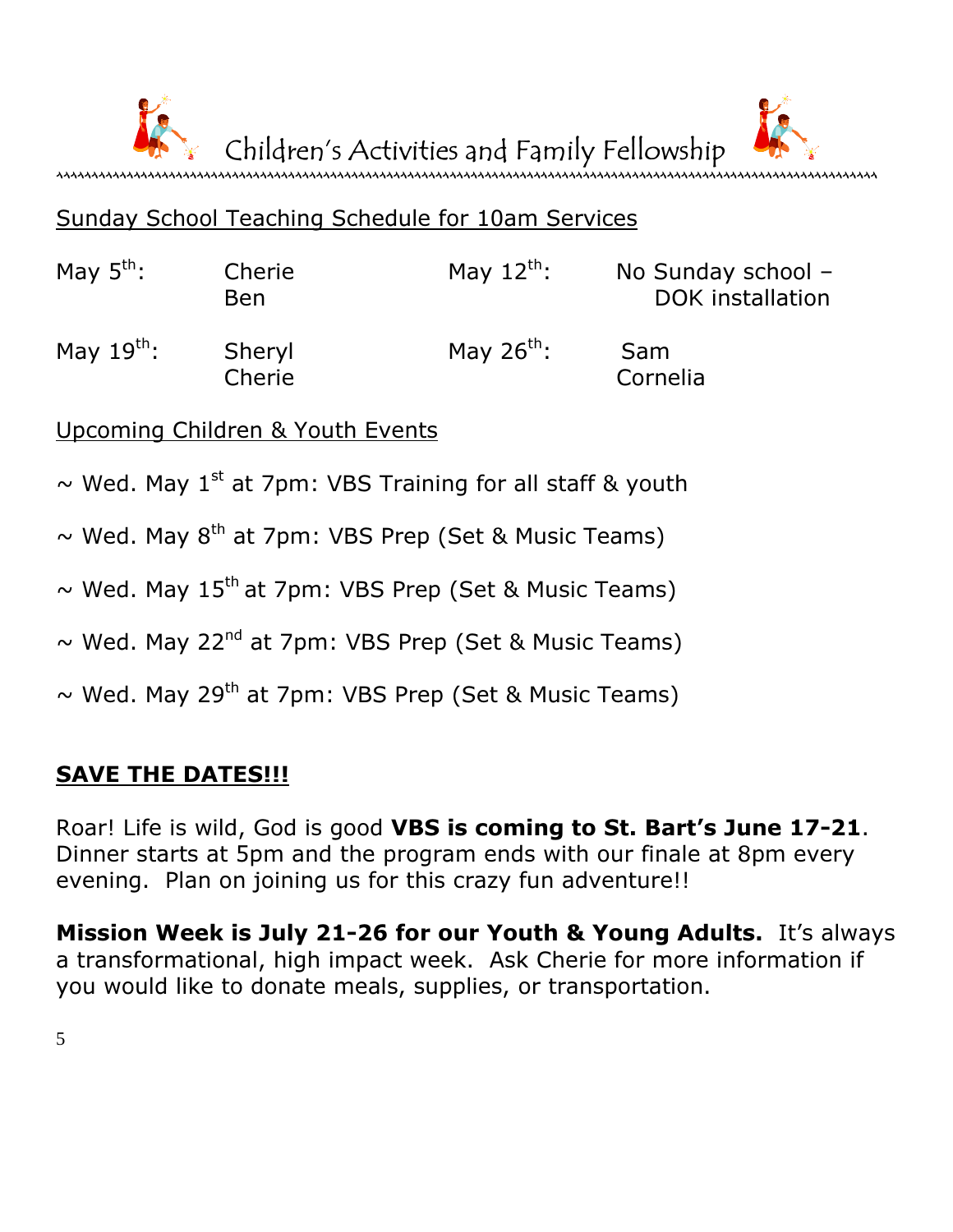#### 3. Seek Aliveness



*Being fully alive requires active participation in life. Celebrating Easter, then, means allowing ourselves to feel the range of human emotions, even if that's uncomfortable at times. It also means looking for opportunities that make us feel alive or impassioned – activities where we become cocreators with God – whether that be a job, hobby or family life. Celebrating Easter involves pursuing our unique contribution to life and letting ourselves be inspired.* 

^^^^^^^^^^^^^^^^^^^^^^^^^^^^^^^^^^^^^^^^^^^^^^^^^^^^^^^^^^^^^^^^^^^^^^^^^^^^^^^^^^^^^^^^^^^^^^^^^^^^^^^^^^^^^^^^^^^^^

# -- Lessons for May

*May 5<sup>th</sup>:* Acts 9:1-6, (7-20); Psalm 30; Revelation 5:11-14; John 21:1-19  $12^{th}$ : Acts 9:36-43; Psalm 23; Revelation 7:9-17; John 10:22-30 **19<sup>th</sup>:** Acts 11:1-8; Psalm 148; Revelation 21:1-6; John 14:23-29

> $26^{th}$ : : Acts 16:9-15; Psalm 67; Revelation 21:10, 22--22:5; John 14:23-29

\*+\*+\*+\*+\*+\*+\*+\*+\*+\*+\*+\*+\*+\*+\*+\*+\*+\*+\*+\*+\*+\*+\*+\*+\*+\*+\*+\*+\*+\*+\*+\*+\*+\*+\*+\*+\*+\*+\*

## 4. Be Open to Possibility



*When the three women in Luke's gospel learned that Jesus had risen, they immediately told the other apostles. Not surprisingly, no one believed them. "Their words seemed to them like nonsense" (Luke 24:11). Peter took initiative. He ran to the tomb to see for himself and found strips of linen lying by themselves.* 

*Easter prods us to envision possibilities that are out of our realm of understanding, trusting that God has a master plan that makes sense. We need not fret about our humiliations and defeats. There is room for everything to be made whole and new in the resurrection. Celebrating Easter is about turning our gaze from where we think the answer lies, and getting out of the way so that miracles can happen. It's about believing that good can come from our messes, and there is no such thing as a no-win situation.*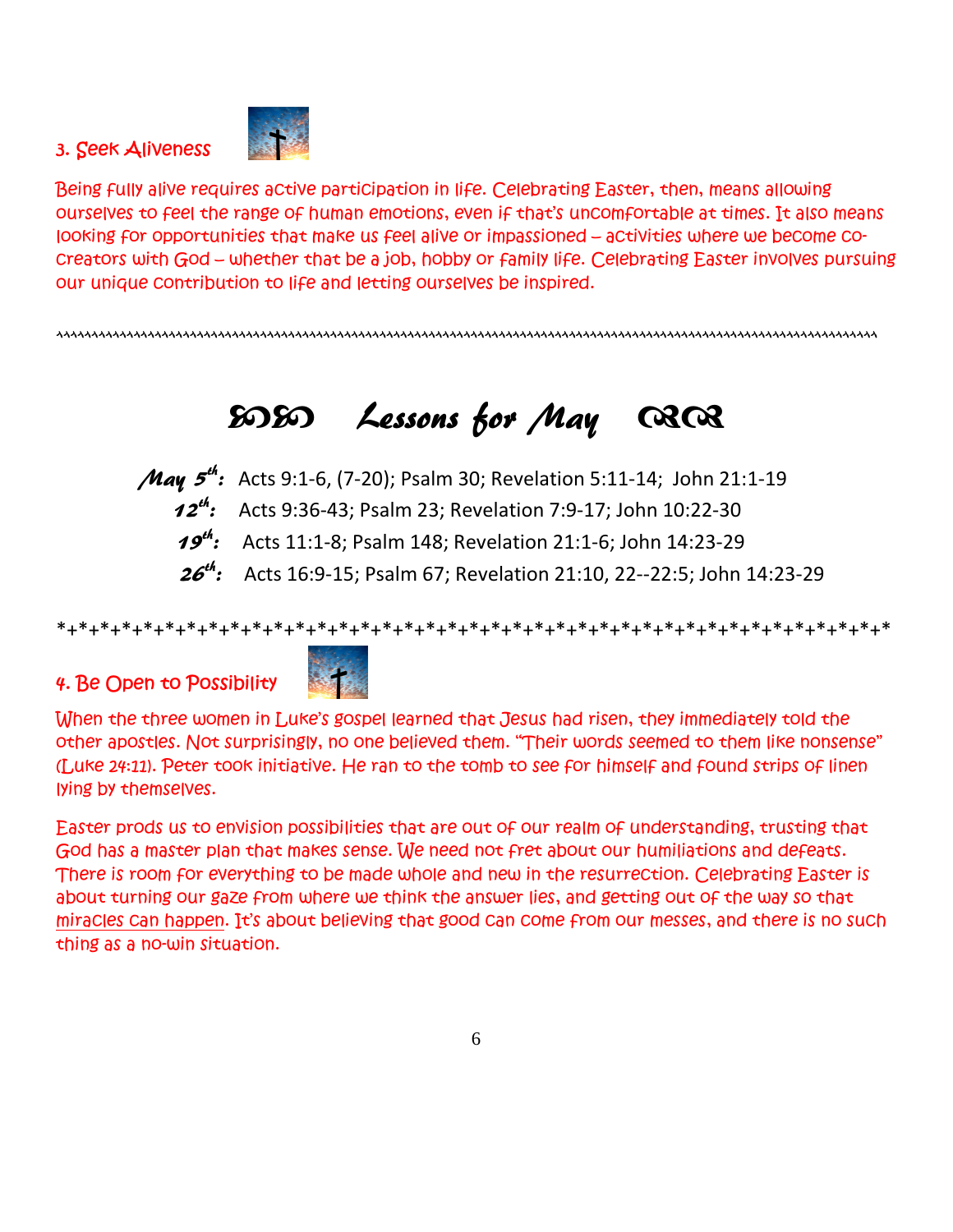## **The fifth in the series of short articles on the twelve apostles which your editor will be sharing in this year's issues of the BartholoMewsings.**

And he brought him to Jesus.....  $\sim$  John 1428 (KJV)

## THE TWELVE IN EACH OF US **ANDREW, THE BRINGER**

By Terry Helwig

 It was Andrew, the first disciple, who brought his brother Simon Peter to meet Jesus. It was Andrew who brought the boy with the loaves and fishes, which later fed the five thousand. It was Andrew who brought to Jesus a group of Greeks. Andrew was a bringer.

 My stepfather was a bringer too! From the time I was four, I called him Daddy. Daddy brought me to an overlook revealing the majestic, white-capped peaks of the Rocky Mountains. Daddy brought me to the edge of the Pecos River in Texas, where we camped beneath the falling stars. It was

Daddy who woke me one cool night and walked me through the dew-covered grass in the backyard and pointed to the sky. I looked up and saw a bright star almost resting on the tip of the crescent moon. "That's Venus," he admired. "It won't line up with the moon like this again for many years."

 Perhaps that is why in my adult life I feel God's presence so keenly in nature. Daddy helped me to love and appreciate the world God created.

 The thread of Andrew, woven within me, seems to be the thread of bringing. Perhaps this month we can all be bringers, bringing others closer to God.

^^^^^^^^^^^^^^^^^^^^^^^^^^^^^^^^^^^^^^^^^^^^^^^^^^^^^^^^^^^^^^^^^^^^^^^^^^^^^^^^^^^^^^^^^^^^^^^^^^^^^^^^^^^^^^^^^^^^^

| Chalice Bearer - May | Lay Readers - May      |
|----------------------|------------------------|
| $5/5$ – Neil         | $5/5$ - Debra Wright   |
| $5/12 - Annette$     | $5/12$ - Charles Jones |
| 5/19- Margaret       | 5/19- Beth Treese      |
| 5/26 - Cheríe        | 5/26 - Margaret Palmer |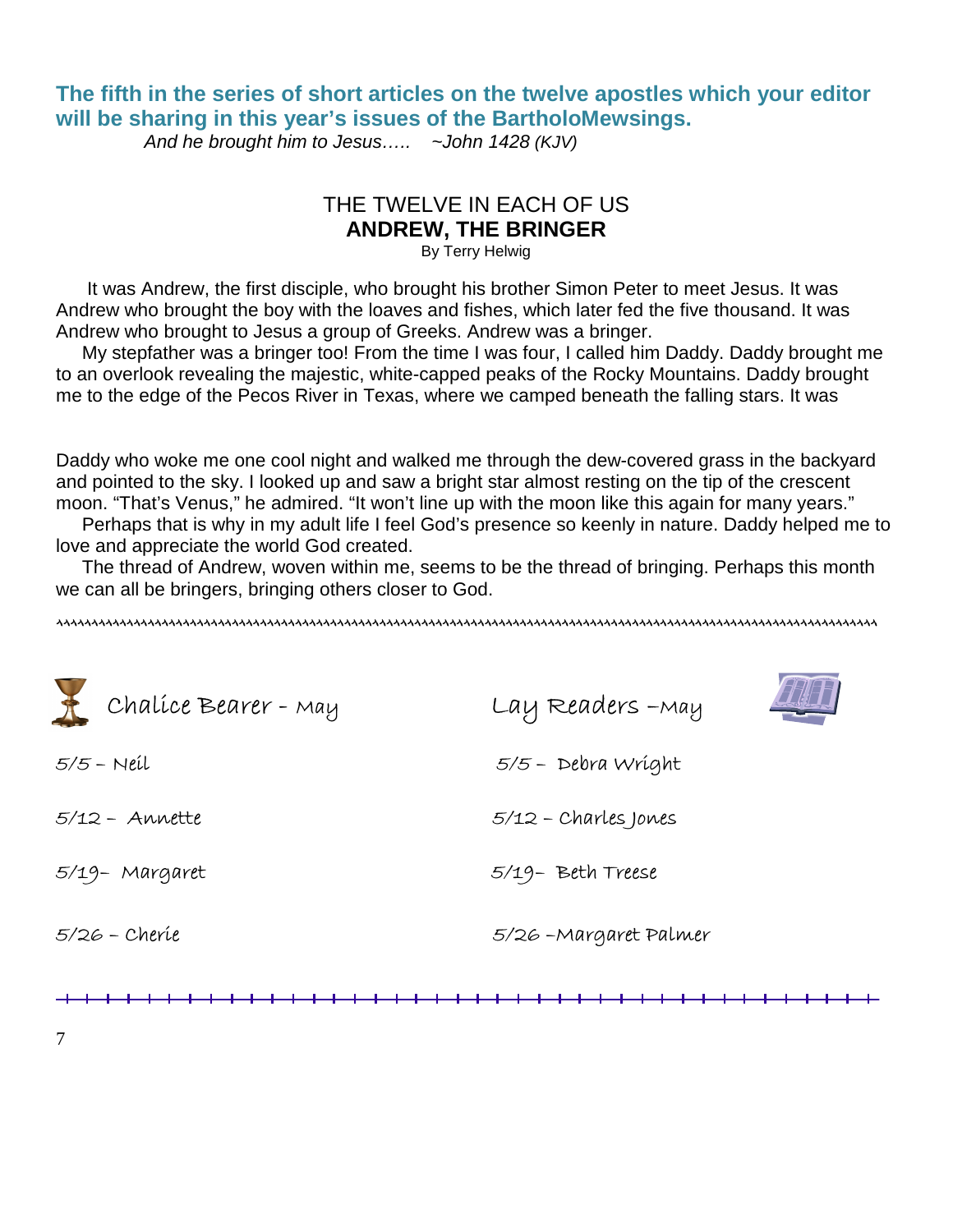## 5. Let Go of Fear



*We become afraid when we don't understand things. We classify our problems and frustrations into nice, tidy boxes. The resurrection narratives point us in another direction. In Matthew's gospel, we hear the four words* Do not be afraid *twice in one paragraph. An angel utters the phrase to Mary Magdalene and the other Mary the first time after the tombstone is rolled back, and Jesus says it again a few verses later. It is difficult not to give into anxiety; however, each time we abandon our fear, we celebrate Easter.* 

## Episcopal Edibles

Simple but delicious treat BUCKEYES CANDIES

 3 lb. confectioners' sugar ½ paraffin wax bar ½ lb. butter

2 lb. creamy peanut butter 2 pkg.(12 oz size) chocolate chips

Mix peanut butter and butter together with confectioners' sugar until smooth in texture develops. Form small balls the size of "buckeyes" (or large marbles.) Refrigerate balls. Next, slowly melt chocolate chips and paraffin together in top of double boiler. Using a toothpick, dip the cold "buckeyes" into chocolate until 2/3 covered. Let dry on waxed paper. Makes about166 candies. They freeze well.

^^^^^^^^^^^^^^^^^^^^^^^^^^^^^^^^^^^^^^^^^^^^^^^^^^^^^^^^^^^^^^^^^^^^^^^^^^^^^^^^^^^^^^^^^^^^^^^^^^^^^^^^^^^^^^^^^^^^^

6. Recognize Jesus in Our Lives



*Finally, we celebrate Easter by becoming more aware of Jesus' presence in our lives, like the two men on the road to Emmaus. This twosome had traveled much of the path with the Son of God, but didn't have a clue who he was. Only when Jesus breaks bread, his signature move, are their eyes opened and they recall those moments on the road when their hearts were burning (Luke 24:30-32). Celebrating Easter is being cognizant on the coincidences or heart-burning moments in our lives when we feel Jesus' presence.* 

*By cultivating joy, letting go of fear, being open to possibilities and recognizing Jesus in our lives, we can celebrate Easter throughout the year.*